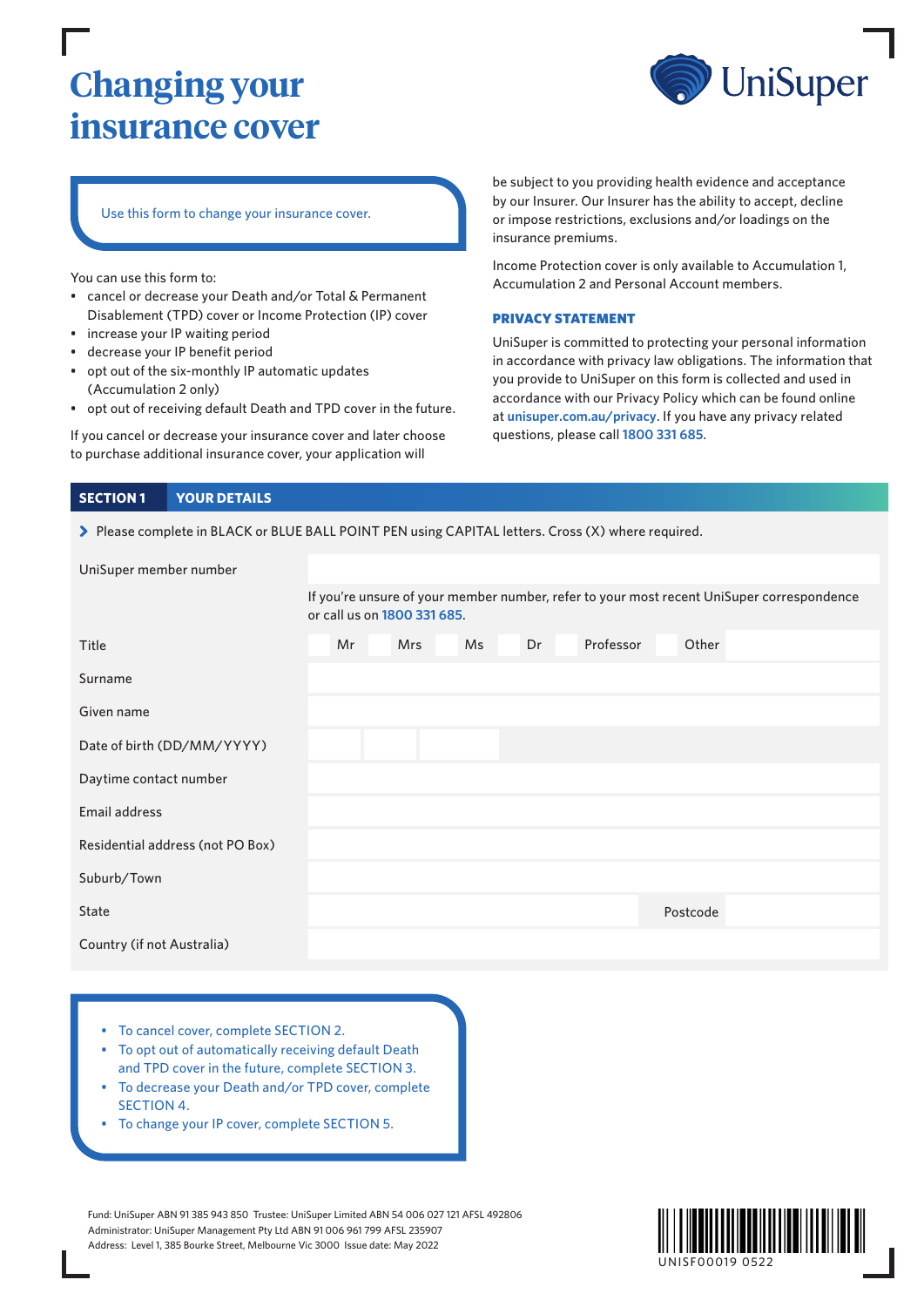| <b>SECTION 2</b><br><b>CANCELLING YOUR COVER</b>                                                                                                                                                               |  |  |  |  |  |  |
|----------------------------------------------------------------------------------------------------------------------------------------------------------------------------------------------------------------|--|--|--|--|--|--|
| Please cancel my:                                                                                                                                                                                              |  |  |  |  |  |  |
| Death cover<br><b>TPD cover</b><br>IP cover                                                                                                                                                                    |  |  |  |  |  |  |
| Your insurance cover will cease on the day we receive your request.                                                                                                                                            |  |  |  |  |  |  |
| Note: If you have Death and TPD cover, and cancel only the Death cover, then you will have TPD-only cover. If you cancel only the<br>TPD cover, then you will have Death-only cover.                           |  |  |  |  |  |  |
| <b>OPT OUT OF COVER</b><br><b>SECTION 3</b>                                                                                                                                                                    |  |  |  |  |  |  |
| Do you want to opt out of ever receiving default Death and TPD cover in the future, even if your account closes and opens again<br>at a later date (provided your member number doesn't change)?<br>No.<br>Yes |  |  |  |  |  |  |
| <b>SECTION 4</b><br><b>DECREASING DEATH AND/OR TPD COVER</b>                                                                                                                                                   |  |  |  |  |  |  |
|                                                                                                                                                                                                                |  |  |  |  |  |  |
| > Please refer to your online account, your most recent Benefit statement, or call us if you need assistance in completing this section.<br>Do you have unitised cover that you want to decrease?              |  |  |  |  |  |  |
| No<br>Yes. Please decrease my:                                                                                                                                                                                 |  |  |  |  |  |  |
| Death cover to<br>units<br>TPD cover to<br>units                                                                                                                                                               |  |  |  |  |  |  |
| Do you have fixed cover that you want to decrease? (This must be in multiples of \$1,000)                                                                                                                      |  |  |  |  |  |  |
| No<br>Yes. Please decrease my:                                                                                                                                                                                 |  |  |  |  |  |  |
| Death cover to $\sqrt{5}$<br>TPD cover to $\sqrt{5}$                                                                                                                                                           |  |  |  |  |  |  |
|                                                                                                                                                                                                                |  |  |  |  |  |  |
| Your insurance cover will cease or decrease on the day we receive your request.                                                                                                                                |  |  |  |  |  |  |
| <b>SECTION 5</b><br><b>CHANGE INCOME PROTECTION COVER</b>                                                                                                                                                      |  |  |  |  |  |  |
| > Please refer to your online account, your most recent benefit statement, or call us if you need assistance in completing this section.                                                                       |  |  |  |  |  |  |
| Do you wish to decrease the amount of IP cover you have?                                                                                                                                                       |  |  |  |  |  |  |
| Yes. How many units of IP cover would you like to decrease to?<br>No                                                                                                                                           |  |  |  |  |  |  |
| units of cover (\$433 per month or \$100 per week sum insured)                                                                                                                                                 |  |  |  |  |  |  |
| Your insurance cover will cease or decrease on the day we receive your request.                                                                                                                                |  |  |  |  |  |  |
| Do you want to increase your Income Protection (IP) waiting period?                                                                                                                                            |  |  |  |  |  |  |
| No<br>Yes. I currently have a 30-day or 60-day IP waiting period and wish to increase my IP waiting period to:                                                                                                 |  |  |  |  |  |  |
| 60 days<br>90 days                                                                                                                                                                                             |  |  |  |  |  |  |
| Do you want to decrease your IP benefit period? This is the period during which you receive IP payments.                                                                                                       |  |  |  |  |  |  |
| No<br>Yes. I want to decrease my IP benefit period:                                                                                                                                                            |  |  |  |  |  |  |
| to a five-year benefit period*<br>to a two-year benefit period                                                                                                                                                 |  |  |  |  |  |  |
| * If you're a Personal Account member with an occupation rating of Heavy manual or Special risk, you will receive a two-year benefit period.                                                                   |  |  |  |  |  |  |
| Do you want to opt out of the six-monthly Income Protection (IP) cover automatic updates? (Accumulation 2 only)                                                                                                |  |  |  |  |  |  |
| Yes. Your IP cover will remain fixed.<br>No.                                                                                                                                                                   |  |  |  |  |  |  |
| If you opt out of this automatic update, you cannot opt back in.                                                                                                                                               |  |  |  |  |  |  |
|                                                                                                                                                                                                                |  |  |  |  |  |  |